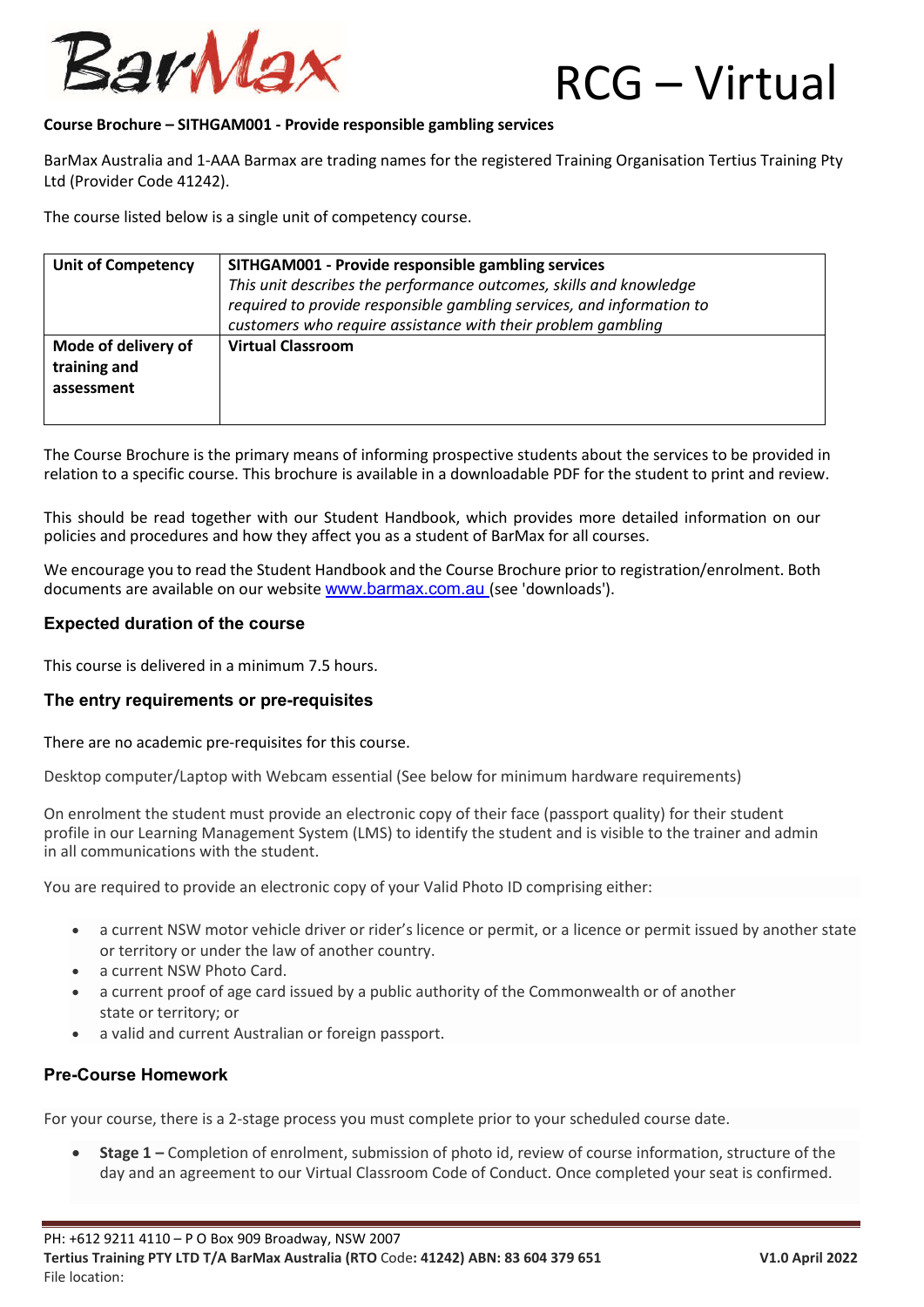

 **Stage 2 –** Involves a 'Systems check' of your equipment (Computer/Laptop and Webcam) to ensure we minimise any problems on the morning of the course. An appointment is made for this as part of stage 1 and involves a 5–10-minute Zoom call to check you have reliable and stable internet. See below for more information re Computer Equipment.

## *THE ABOVE PROCESS MUST BE COMPLETED A MINIMUM OF 48 HOURS BEFORE YOUR COURSE*

## **Validating Student Identity using Webcam**

During this course and in order to validate the identity of the student for whom the final certificate will be issued, our regulators require the provider to assure the identity of the student. This validation is undertaken during the 'systems check' in the pre-course homework and throughout the day of the course.

Students are required to be on screen and will be recorded for the duration of the course content.

For the assessment section, photographs will be taken periodically and randomly via your webcam and only whilst the student is logged in and completing a task within the course.

## **Language, Literacy and Numeracy Skills**

If you believe you may require assistance to complete the RCG course due to your Language, Literacy and Numeracy skills please contact our offices on (02) 9211 4110 or email enquiries@barmax.com.au to discuss your training needs.

## **The assessment requirements to successfully complete the course**

#### **Formal Assessments**

- **Multiple choice -** comprises up to 50% multiple choice questions. The student will be advised of any incorrect answers immediately and will be taken back 2 questions where upon student will be presented with a revised question.
- **Short answers** comprises 50% or more short answers (maximum 300 characters). Once the assessment is submitted for marking, answers will be reviewed, and the result advised to the student immediately. Students will have three (3) attempts to complete the Short Answers
- **Demonstration / Observation Assessment** a practical video presentation of refusing service and asking a patron to leave the premises. This video presentation will be in the form of five (5) short role play scenarios no longer than 45-60 seconds each. Students will have three (3) attempts to complete the Practical Assessment

All assessments are open book and are welcome to use any resource available to them in preparing their assessments.

## *(The use of the Google/Bing/Safari search function is unreliable and not recommended)*

## **Certificates on completion of the Unit**

When you have successfully completed your selected unit of competency, you will be issued a Statement of Attainment – SITHGAM001 Provide responsible gambling services by Tertius Training Pty Ltd, and an Interim certificate issued by Liquor & Gaming NSW.

The interim certificate allows you to work for 90 days on licensed premises. After 90 days, an RCG competency card must be presented to work in any licenced premise. To obtain the RSA competency card, the interim RCG certificate (valid for 5 years) is to be taken to a registered Service NSW office along with 100 points of photo ID to apply. Full instructions on obtaining the competency card are provided on the back face of the interim certificate.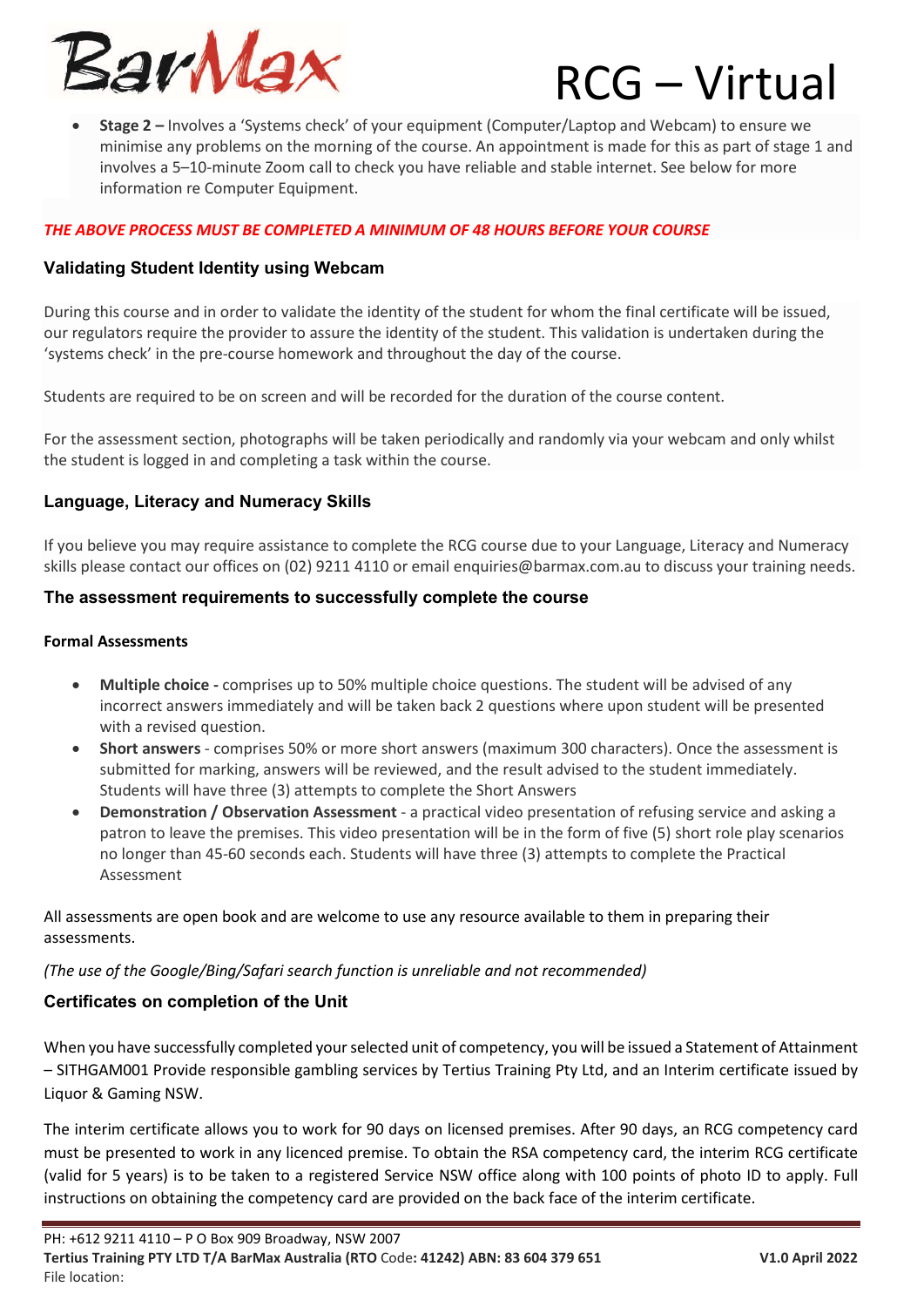

## **Student resource requirements**

Students will also need to have access to a computer/laptop (with webcam) and the internet and have basic computer literacy and skills.

## **Note: SMARTPHONES ARE NOT SUPPORTED BY BARMAX AND SHOULD NOT BE USED TO COMPLETE THIS COURSE**

Below is a list of resources provided to the student in an electronic format

- 1. RCG Student Activity
- 2. RCG Practical Assessment Guidance notes
- 3. RCG Course notes

#### **Locations for delivery**

Not applicable as course delivered virtually.

## **Schedule of Fees and Charges**

The *Schedule of Fees and Charges* provides a central location where the nominated fees and charges to participate in services provided by Tertius Training are found via the link below:

#### https://barmax.com.au/courses-and-prices

Course fees must be paid prior to attending the course.

For more information about Terms and Conditions or refund policy please review the student handbook.

#### **Cheating and Collusion**

All assessment submissions by the student must be unique to the student and they cannot work in collusion with other students, family, members of the public when preparing and submitting their answers

Plagiarism will not be tolerated. An automated plagiarism identification system has been incorporated into the written assessment and will immediately flag to the assessor where plagiarism has been attempted.

We are required to report any student suspected of engaging in fraudulent activity to Liquor & Gaming NSW (regulator) for further action.

If plagiarism or cheating is identified in any form, the student and/or students will be disqualified from completing this course and will not be permitted to re-enrol into another course forfeiting any course fees.

#### **Rules you must follow whilst being trained**

BarMax makes every effort to provide an environment suitable for all students to learn and develop their skills and knowledge. To assist in helping achieve this for you and your fellow students, BarMax has the following rules which must be strictly observed.

- Any attendee who arrives late to the specified start time of a face-to-face course will be refused entry into the course. Additionally, a penalty will apply (see schedule of fees to reschedule).
- Students are provided with breaks throughout the course. Students arriving late from the allocated break will be refused re-entry to that course and must arrange to re-sit the entire course. Additionally, a penalty will apply (see schedule of fees to reschedule).